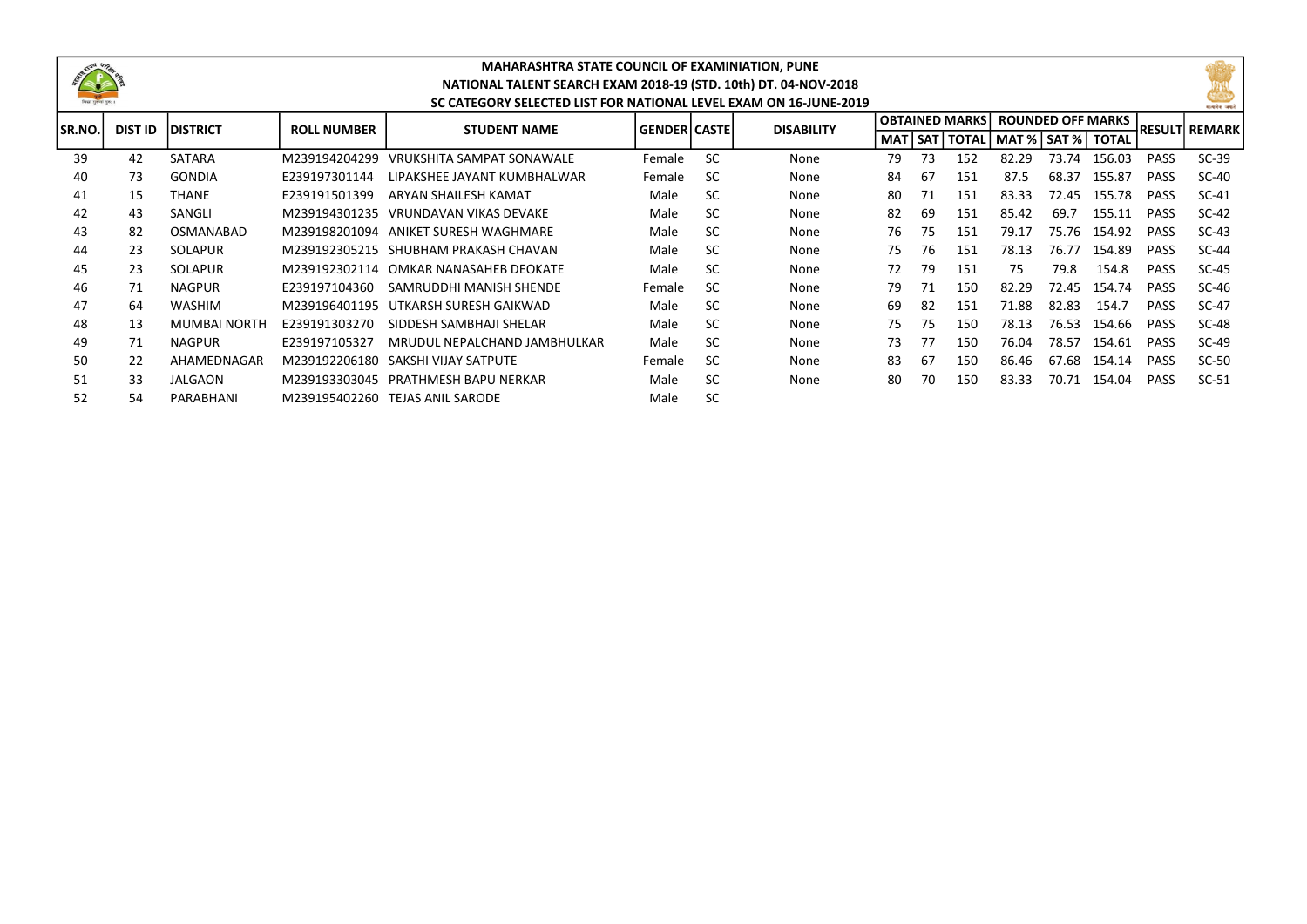

## MAHARASHTRA STATE COUNCIL OF EXAMINIATION, PUNE NATIONAL TALENT SEARCH EXAM 2018-19 (STD. 10th) DT. 04-NOV-2018 SC CATEGORY SELECTED LIST FOR NATIONAL LEVEL EXAM ON 16-JUNE-2019



| <b>SR.NO.</b> | <b>DIST ID</b> | <b>IDISTRICT</b>    | <b>ROLL NUMBER</b> | <b>STUDENT NAME</b>              | <b>GENDER CASTE</b> |           | <b>DISABILITY</b>    |    |    | <b>OBTAINED MARKS</b> | <b>ROUNDED OFF MARKS</b> |       |              |             | <b>REMARK</b>   |
|---------------|----------------|---------------------|--------------------|----------------------------------|---------------------|-----------|----------------------|----|----|-----------------------|--------------------------|-------|--------------|-------------|-----------------|
|               |                |                     |                    |                                  |                     |           |                      |    |    | MAT SAT TOTAL         | MAT %   SAT %            |       | <b>TOTAL</b> | RESULTI     |                 |
| 77            | 83             | <b>NANDED</b>       | M239198303071      | latharva ashok padole            | Male                | <b>SC</b> | None                 | 80 | 65 | 145                   | 83.33                    | 65.66 | 148.99       | <b>PASS</b> | $SC-77$         |
| 78            | 22             | AHAMEDNAGAR         | M239192215177      | ISHRADDHA SHRIKANT BORDE         | Female              | <b>SC</b> | None                 | 77 | 68 | 145                   | 80.21                    | 68.69 | 148.9        | <b>PASS</b> | <b>SC-78</b>    |
| 79            | 33             | <b>JALGAON</b>      | E239193303366      | IJITESH SANJAY BAVISKAR          | Male                | <b>SC</b> | None                 | 83 | 61 | 144                   | 86.46                    | 62.24 | 148.7        | <b>PASS</b> | $SC-79$         |
| 80            | 15             | <b>THANE</b>        | E239191505130      | ATHARVA SANJAY MORE              | Male                | SC        | None                 | 75 | 69 | 144                   | 78.13                    | 70.41 | 148.53       | <b>PASS</b> | SC-80           |
| 81            | 23             | <b>SOLAPUR</b>      | E239192302405      | IPRACHI SANTOSH KHADATARE        | Female              | <b>SC</b> | None                 | 72 | 72 | 144                   | 75                       | 73.47 | 148.47       | <b>PASS</b> | $SC-81$         |
| 82            | 81             | LATUR               | E239198101312      | RAHUL RAMAKANT LONDHE            | Male                | SC        | None                 | 71 | 73 | 144                   | 73.96                    | 74.49 | 148.45       | <b>PASS</b> | $SC-82$         |
| 83            | 21             | <b>PUNE</b>         | E239192106419      | SHIVAM RAVINDRA GAIKWAD          | Male                | SC        | None                 | 70 | 74 | 144                   | 72.92                    | 75.51 | 148.43       | <b>PASS</b> | $SC-83$         |
| 84            | 43             | SANGLI              | E239194302296      | ISUGAT SHARAD SAGARE             | Male                | SC        | None                 | 68 | 76 | 144                   | 70.83                    | 77.55 | 148.38       | <b>PASS</b> | SC-84           |
| 85            | 54             | PARABHANI           | M239195402240      | ISHUBHAM DINKAR BARHATE          | Male                | SC        | None                 | 78 | 66 | 144                   | 81.25                    | 66.67 | 147.92       | <b>PASS</b> | $SC-85$         |
| 86            | 42             | <b>SATARA</b>       | M239194210140      | SHUBHAM SANTOSH PALANGE          | Male                | <b>SC</b> | None                 | 77 | 67 | 144                   | 80.21                    | 67.68 | 147.89       | PASS        | SC-86           |
| 87            | 15             | <b>THANE</b>        | E239191505208      | <b>PRATEEK SANJEEV POL POL</b>   | Male                | <b>SC</b> | None                 | 79 | 64 | 143                   | 82.29                    | 65.31 | 147.6        | PASS        | SC-87           |
| 88            | 44             | RATNAGIRI           | E239194402262      | SAMRUDDHI PARSHARAM DEORUKHKAR   | Female              | <b>SC</b> | None                 | 77 | 66 | 143                   | 80.21                    | 67.35 | 147.56       | <b>PASS</b> | <b>SC-88</b>    |
| 89            | 62             | <b>BULDHANA</b>     | E239196205294      | SHANTANU SHIVHARI ROJATKAR       | Male                | <b>SC</b> | None                 | 76 | 67 | 143                   | 79.17                    | 68.37 | 147.53       | PASS        | SC-89           |
| 90            | 31             | <b>NASHIK</b>       | E239193103185      | ADITYA AVINASH DEORE             | Male                | <b>SC</b> | None                 | 75 | 68 | 143                   | 78.13                    | 69.39 | 147.51       | <b>PASS</b> | SC-90           |
| 91            | 21             | <b>PUNE</b>         | E239192115512      | HARSHAL DHAMMAPAL PANDIT         | Male                | <b>SC</b> | None                 | 75 | 68 | 143                   | 78.13                    | 69.39 | 147.51       | PASS        | $SC-91$         |
| 92            | 83             | <b>NANDED</b>       | E239198301710      | ISIDDHANT BHANUDAS SONKAMBLE     | Male                | SC        | None                 | 75 | 68 | 143                   | 78.13                    | 69.39 | 147.51       | <b>PASS</b> | $SC-92$         |
| 93            | 73             | <b>GONDIA</b>       | E239197303294      | IRAHUL MILIND LADE               | Male                | <b>SC</b> | None                 | 74 | 69 | 143                   | 77.08                    | 70.41 | 147.49       | <b>PASS</b> | $SC-93$         |
| 94            | 54             | PARABHANI           | E239195401446      | ADITYA BAJIRAO NIKALJE           | Male                | <b>SC</b> | None                 | 69 | 74 | 143                   | 71.88                    | 75.51 | 147.39       | <b>PASS</b> | $SC-94$         |
| 95            | 51             | AURANGABAD          | lM239195103231     | lTEJAS RAJESH GADHE              | Male                | <b>SC</b> | None                 | 73 | 70 | 143                   | 76.04                    | 70.71 | 146.75       | <b>PASS</b> | $SC-95$         |
| 96            | 16             | PALGHAR             | E239191602253      | PRIYANSHU CHANDRASHEKHAR JOGDAND | Male                | SC        | None                 | 73 | 69 | 142                   | 76.04                    | 70.41 | 146.45       | <b>PASS</b> | $SC-96$         |
| 97            | 55             | <b>HINGOLI</b>      | E239195501344      | DHANANJAY KASINATHRAO KUBDE      | Male                | <b>SC</b> | None                 | 70 | 72 | 142                   | 72.92                    | 73.47 | 146.39       | <b>PASS</b> | $SC-97$         |
| 98            | 42             | <b>SATARA</b>       | M239194205140      | IUTKARSH VIKASKUMAR YADAV        | Male                | SC        | None                 | 75 | 67 | 142                   | 78.13                    | 67.68 | 145.8        | <b>PASS</b> | <b>SC-98</b>    |
| 99            | 43             | SANGLI              | M239194311177      | <b>MANASVI MANIK MARATHE</b>     | Male                | SC        | None                 | 74 | 68 | 142                   | 77.08                    | 68.69 | 145.77       | <b>PASS</b> | SC-99           |
| 100           | 83             | <b>NANDED</b>       | M239198301018      | IANIRUDDHA BABAN WADEKAR         | Male                | SC        | None                 | 68 | 74 | 142                   | 70.83                    | 74.75 | 145.58       | PASS        | SC-100          |
| 101           | 61             | <b>AMRAVATI</b>     | E239196106182      | SEEMANTO SAHEBRAO TAYADE         | Male                | SC        | None                 | 76 | 65 | 141                   | 79.17                    | 66.33 | 145.49       | <b>PASS</b> | SC-101          |
| 102           | 83             | <b>NANDED</b>       | M239198302132      | IVAIBHAV VIJAY CHAWARE           | Male                | <b>SC</b> | None                 | 65 | 77 | 142                   | 67.71                    | 77.78 | 145.49       | <b>PASS</b> | SC-102          |
| 103           | 75             | CHANDRAPUR          | E239197505189      | IRAGHAVRAJ V KALAI SELVAN        | Male                | <b>SC</b> | None                 | 74 | 67 | 141                   | 77.08                    | 68.37 | 145.45       | <b>PASS</b> | $SC-103$        |
| 104           | 21             | <b>PUNE</b>         | E239192113252      | İKSHITIJ VINOD NALAWADE          | Male                | <b>SC</b> | None                 | 72 | 69 | 141                   | 75                       | 70.41 | 145.41       | <b>PASS</b> | SC-104          |
| 105           | 53             | BEED                | M239195302145      | İNANDINI SANTOSH NAVSUPE         | Female              | <b>SC</b> | None                 | 77 | 64 | 141                   | 80.21                    | 64.65 | 144.85       | PASS        | SC-105          |
| 106           | 42             | <b>SATARA</b>       | M239194210157      | ISIDDHANTH MAHINDR KAMBLE        | Male                | <b>SC</b> | None                 | 76 | 65 | 141                   | 79.17                    | 65.66 | 144.82       | <b>PASS</b> | SC-106          |
| 107           | 82             | OSMANABAD           | M239198201153      | ISUJAL SAMPATRAO SHERKHANE       | Male                | SC        | None                 | 72 | 69 | 141                   | 75                       | 69.7  | 144.7        | PASS        | SC-107          |
| 108           | 82             | <b>OSMANABAD</b>    | M239198203045      | IPRANAV RAMDAS GAIKWAD           | Male                | <b>SC</b> | None                 | 68 | 73 | 141                   | 70.83                    | 73.74 | 144.57       | <b>PASS</b> | SC-108          |
| 109           | 15             | <b>THANE</b>        | E239191507076      | ADESH DEVENDRA AMBADE            | Male                | <b>SC</b> | None                 | 73 | 67 | 140                   | 76.04                    | 68.37 | 144.41       | <b>PASS</b> | SC-109          |
| 110           | 13             | <b>MUMBAI NORTH</b> | E239191305226      | MAITREYA SUNIL KATE              | Male                | SC        | None                 | 69 | 71 | 140                   | 71.88                    | 72.45 | 144.32       | <b>PASS</b> | SC-110          |
| 111           | 31             | <b>NASHIK</b>       | E239193103177      | ISIDHHANT MANISHA JAGTAP         | Male                | <b>SC</b> | None                 | 67 | 73 | 140                   | 69.79                    | 74.49 | 144.28       | <b>PASS</b> | $SC-111$        |
| 112           | 43             | SANGLI              | M239194311165      | JUJJVAL SAHADEV KHILARE          | Male                | <b>SC</b> | Locomotor Disability | 63 | 51 | 114                   | 65.63                    | 51.52 | 117.14       | <b>PASS</b> | <b>SCPH-112</b> |
| 113           | 72             | BHANDARA            | E239197204141      | IMAYUR UTTAM TEMBHURNE           | Male                | <b>SC</b> | Low Vision           | 44 | 61 | 105                   | 45.83                    | 62.24 | 108.08       | <b>PASS</b> | SCPH-113        |
| 114           | 51             | AURANGABAD          | E239195102444      | PRATIKSHA PRABHAKAR DAWANE       | Female              | <b>SC</b> | Low Vision           | 50 | 53 | 103                   | 52.08                    | 54.08 | 106.16       | <b>PASS</b> | SCPH-114        |